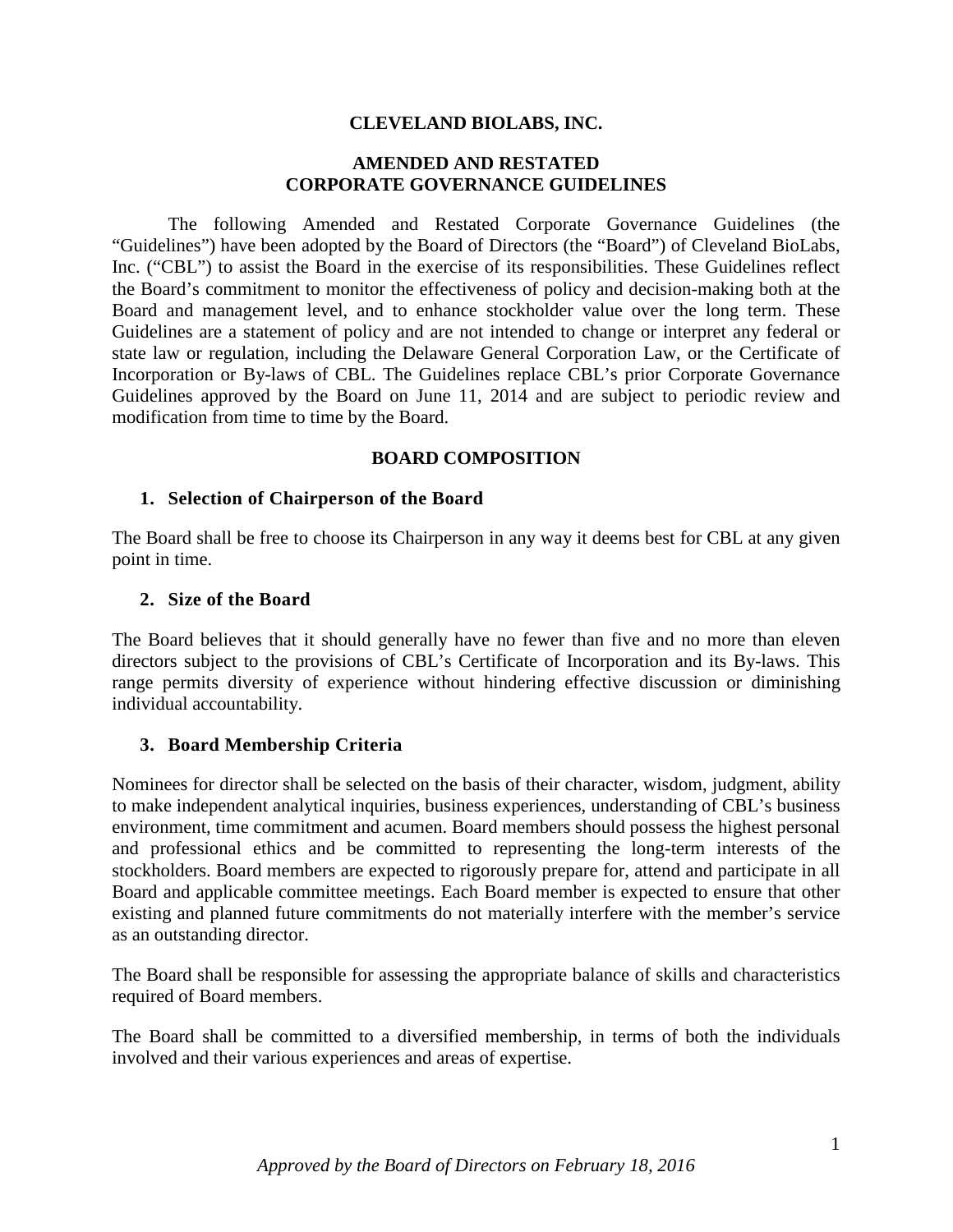### **4. Director Independence**

An "Independent" director of Cleveland BioLabs, Inc., shall be one who meets the qualification requirements for being an independent director under the corporate governance listing standards of the Nasdaq Stock Market ("NASDAQ"). The NASDAQ independence definition includes a series of objective tests, including that the director: (i) is not an employee of CBL; (ii) has not accepted any compensation from CBL in excess of \$120,000 during any period of twelve consecutive months within the prior three years; and (iii) is not a partner in, or a controlling shareholder or an executive officer of, any organization to which CBL made, or from which CBL received, payments for property or services in the current or any of the past three fiscal years that exceed 5% of the recipient's consolidated gross revenues for that year, or \$200,000, whichever is more. Because it is not possible to anticipate or explicitly provide for all potential conflicts of interest that may affect independence, the Board is also responsible for determining affirmatively, as to each independent director, that no relationships exist which, in the opinion of the Board, would interfere with the exercise of independent judgment in carrying out the responsibilities of a director. In making these determinations, the Board will broadly consider all relevant facts and circumstances, including information provided by the directors and CBL with regard to each director's business and personal activities as they may relate to CBL and CBL's management. As the concern is independence from management, the Board does not view ownership of even a significant amount of stock, by itself, as a bar to an independence finding.

### **5. Reserved**

## **6. Selection of New Directors**

The entire Board shall be responsible for nominating candidates for election to the Board at CBL's annual meeting of stockholders and for filing vacancies on the Board that may occur between annual meetings of stockholders. The entire Board, or any special or ad hoc committee constituted by the Board, shall be responsible for identifying, considering, recommending, recruiting, conducting background checks on and selecting, or recommending that the Board select, candidates for Board membership consistent with the Board approved criteria and qualifications for membership. When formulating its Board membership recommendations, the Board, or any special or ad hoc committee constituted by the Board, shall consider any advice and recommendations offered by the Chief Executive Officer or the stockholders of CBL or any outside advisors the Committee may retain.

In addition, the Board's duties and responsibilities for nominating candidates for election to the Board include:

- Determining the criteria and qualifications for membership on the Board, including any specific, minimum qualifications or qualities or skills that the Board believes are necessary for one or more of the Board members to possess.
- Reviewing the suitability of each Board member for continued service upon expiration of his or her term or upon a significant change in status.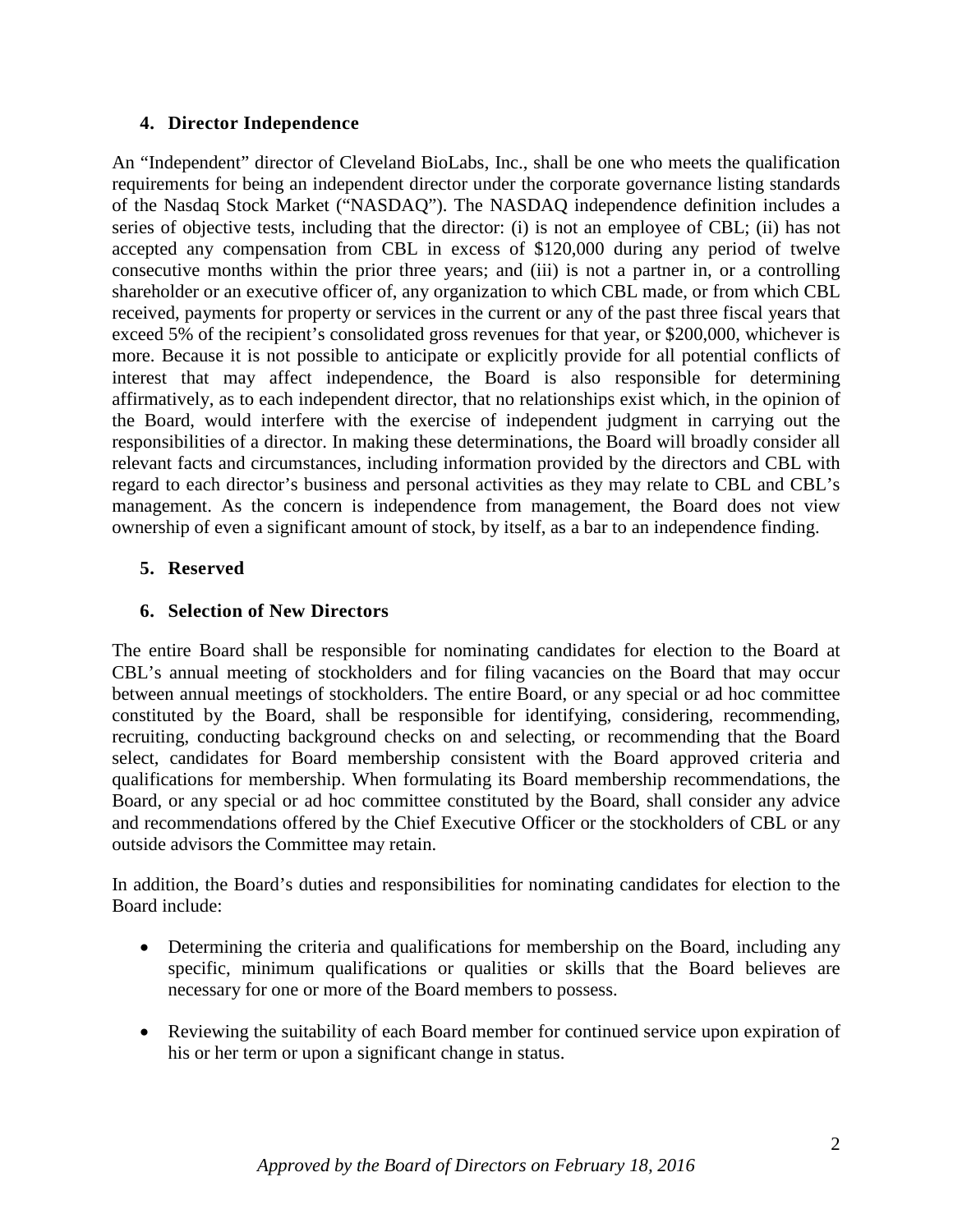- Developing and periodically evaluating a policy with regard to the consideration of any director candidates recommended by the stockholders, including procedures to be followed by stockholders in submitting such recommendations.
- Recommending director nominees for election by the stockholders.
- Considering recommendations for Board nominees and proposals submitted by the Company's stockholders.
- Electing members to each of the Board's committees.

## **7. Director Orientation and Continuing Education**

An orientation process for all new directors shall be maintained. This process includes comprehensive background briefings by CBL's executive officers. In addition, all directors shall periodically participate in briefing sessions on topical subjects to assist the directors in discharging their duties. The orientation and continuing education programs, which are subject to the oversight of the Committee, are the responsibility of the Chief Executive Officer and administered by the corporate Secretary.

## **8. Directors Who Change Their Present Job Responsibility**

The Committee shall review the continued appropriateness of Board membership if a Board member had a material change in circumstances and the affected director shall be expected to act in accordance with the Committee's recommendation.

### **9. Term Limits**

The Board does not mandate term limits for its directors because they would deprive the Board of the service of directors who have developed, through valuable experience over time, an increasing insight into CBL and its operations.

### **10. Limitation of Service on Other Boards**

It is CBL's policy that no director be permitted to serve on the boards of directors of more than four other public companies, and no member of the Audit Committee be permitted to serve on more than three public company audit committees (including CBL's Audit Committee). In addition, directors who also serve as chief executive officers or in equivalent positions generally should not serve on more than two public company boards, including the Board, in addition to their employer's board. In addition, a director should advise the Board in advance of accepting an invitation to serve on the board of another public company. Corporate officers must receive written authorization from the Chief Executive Officer prior to accepting any board position. The provisions of this paragraph do not apply to not-for-profit organizations.

# **11. Board Compensation**

A director who is also an employee shall not receive additional compensation for service as a director. The entire Board is charged with the responsibility for reviewing (at least annually) the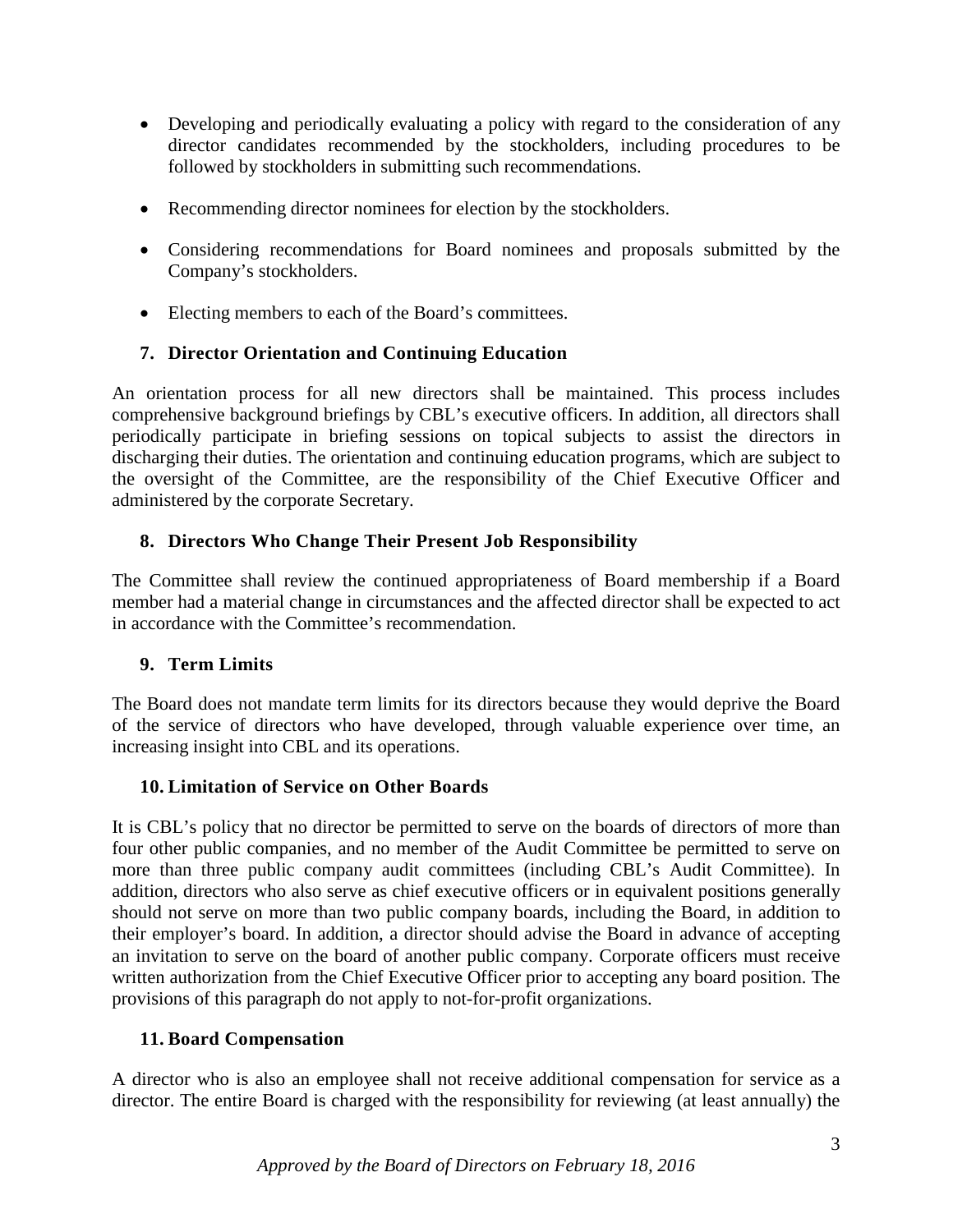form and amounts of compensation and benefits for non-employee directors. In making its determination, the Board shall seek to fairly compensate directors at levels that are competitive with other companies in the industry in which CBL competes and to align directors' interests with the long-term interests of the CBL's stockholders. In its deliberations, the Board shall consider whether the levels of director compensation could impair independence and shall critically evaluate any consulting, charitable contribution or other potential indirect compensation arrangements.

## **12. Evaluation of Board**

The Board shall be responsible for periodically, and at least annually, conducting a selfevaluation of the Board as a whole. The Board shall be responsible for establishing the evaluation criteria and overseeing the implementation of the process for such evaluation.

### **13. Evaluation of Committees of the Board**

The Committee shall conduct periodic reviews of each committee's contribution to CBL. In its review of the committees, the Committee shall review each committee's objectives, as stated at the beginning of each fiscal year, and compare those stated objectives to the results and time expended to achieve such results at the end of that year.

## **14. Board Contact with Senior Management**

Board members shall have complete access to management. Board members shall use sound business judgment to ensure that such contact is not distracting, and, if in writing, shall be copied to the Chief Executive Officer and the Chairperson of the Board.

Furthermore, the Board encourages senior management, from time to time, to bring employees into Board meetings who (a) can provide additional insight concerning the items being discussed because of personal involvement in these areas; (b) represent significant aspects of CBL's business; and (c) assure the Board of exposure to employees with future potential to assure adequate plans for management succession within CBL.

### **15. Access to Independent Advisors**

The Board and its Committees, including the non-management or Independent directors when convening in executive session, shall have the right, at any time, to retain independent outside financial, compensation, legal or other advisors at the Company's expense.

### **16. Board Interaction with Institutional Investors and Press**

The Board believes that management generally should speak for CBL consistent with regulations governing such communications and with common sense. Unless otherwise agreed to or requested by the Chairperson, each director shall refer all inquiries from institutional investors and the press to designated members of senior management or to the Chairperson.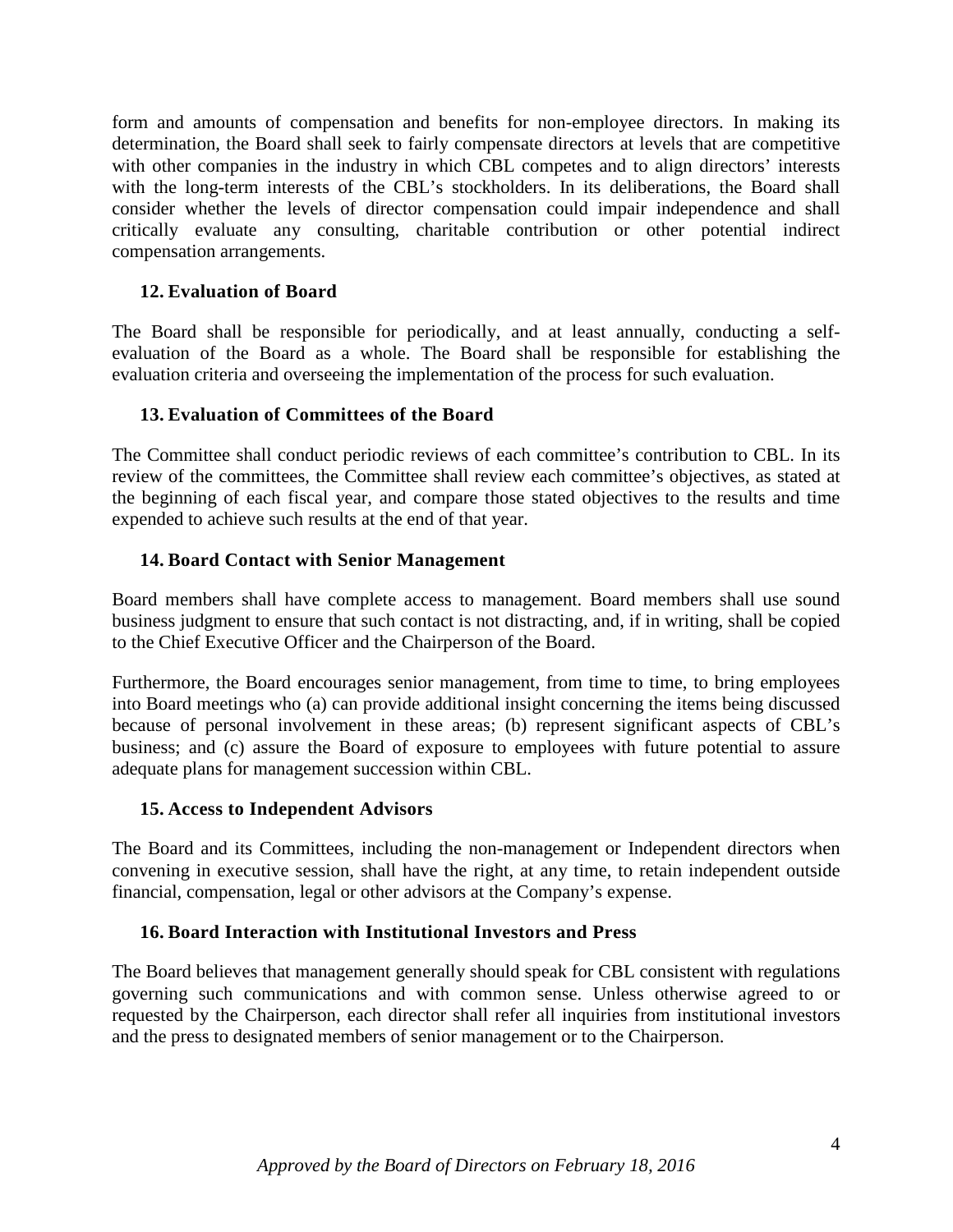### **17. Code of Conduct**

All of CBL's directors, officers and employees are required to acknowledge in writing and abide by CBL's Code of Conduct. The Board expects CBL's directors, as well as officers and employees, to act ethically at all times and to adhere to the Code of Conduct. The Board shall also:

- Evaluate requests for waivers of the Company's Code of Conduct, the Code of Ethics for Senior Executives, and the Code of Business Conduct and Ethics for Directors, and grant or deny such waivers as a result of its evaluation.
- Conduct, in consultation with the Chairperson of the Board and the CEO, an annual review of the Company's Code of Conduct, the Code of Ethics for Senior Executives, and the Code of Business Conduct and Ethics for Directors.

### **18. Periodic Review**

These Guidelines will be reviewed by the Board and its Committees from time to time, but no less frequently than annually, and may be modified as the Board considers necessary or advisable in accordance with sound corporate governance policies and practices.

## **BOARD MEETINGS**

## **19. Frequency of Meetings**

There shall be at least two regularly scheduled meetings of the Board each year. It is the responsibility of each of the directors to attend the meetings of the Board and the committees on which he or she serves.

### **20. Commitment, Attendance and Participation**

All directors are expected to make every effort to attend all meetings of the Board, meetings of the committees of which they are members and the annual meeting of stockholders. Members are encouraged to attend Board meetings and meetings of committees of which they are members in person but may also attend such meetings by telephone or video conference. Each director should be sufficiently familiar with the business of CBL, including its financial statements and capital structure, and the risks and competition it faces, to facilitate active and effective participation in the deliberations of the Board and of each committee on which he or she serves. Directors should also review the materials provided by management and advisors in advance of the meetings of the Board and its committees and should arrive prepared to discuss the issues presented.

### **21. Selection of Agenda Items for Board Meetings**

The Chairperson of the Board, in consultation with the corporate Secretary and the Chief Executive Officer, shall annually prepare a "Board of Directors Master Agenda". This Master Agenda shall set forth a minimum agenda of items to be considered by the Board at each of its specified meetings during the year. Each meeting agenda shall include an opportunity for each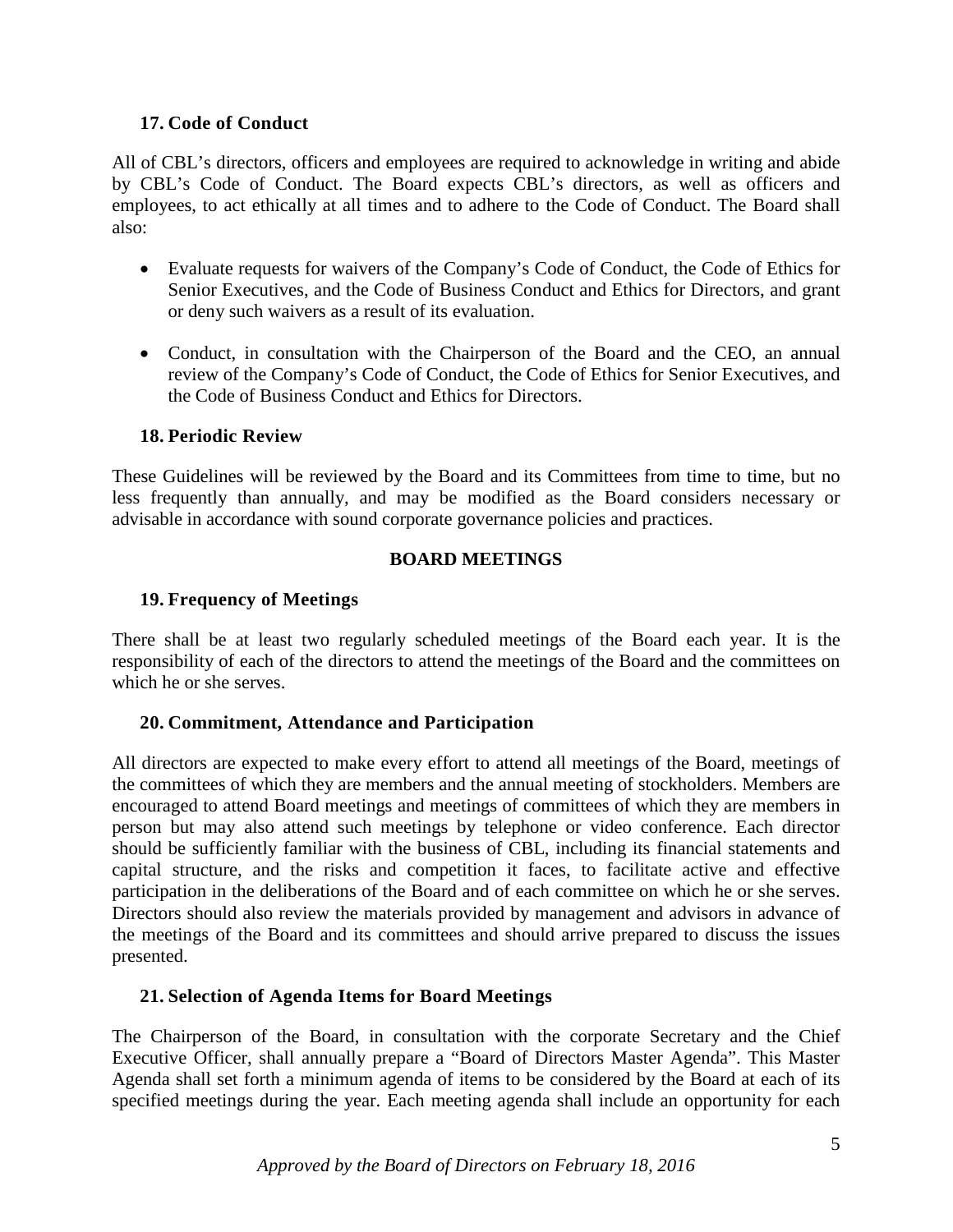committee chairperson to raise issues or report to the Board. Thereafter, the Chairperson of the Board and the Chief Executive Officer may adjust the agenda to include special items not contemplated during the initial preparation of the annual Master Agenda.

Upon completion, a copy of the Master Agenda shall be provided to the entire Board. Each Board member shall be free to suggest inclusion of items on the Master Agenda for any given meeting. Thereafter, any Board member may suggest additional subjects that are not specifically on the agenda for any particular meeting. In that case, the Board member should contact the Chairperson or the Secretary at least ten days prior to the relevant meeting.

### **22. Minutes of Board and Committee Meetings**

The Board and each Committee shall keep and maintain regular and uniform minutes of each meeting of the Board ("Minutes"). The Minutes shall, at a minimum, identify the attendees, both Members of the Board or Committee, as applicable, and any invited guests, at each meeting of such Board or Committee, as applicable, whether such persons attended in person or via telephone or video conference, and the topics discussed and actions taken at such meeting. The Minutes must be sufficient to establish that the Board or Committee, as applicable, sought the information it deemed relevant, reviewed the information it received, and understood each element of the issue before it. The Minutes shall be kept by the corporate Secretary or, in his or her absence, by such other person nominated by the Chairperson of the Board. If the Chairperson of the Board must nominate a replacement for the corporate Secretary to keep the Minutes, the Chairperson of the Board shall endeavor to maintain consistency in such replacement. The corporate Secretary shall file in the records of CBL all Minutes, whether taken by the corporate Secretary or any replacement.

### **23. Strategic Discussions at Board Meetings**

At least one Board meeting will be primarily devoted to long-range strategic plans. It is also probable that specific short and/or long-range strategic plans will be discussed at other Board meetings throughout the year.

# **24. Executive Sessions of Non-Employee and Independent Directors**

The non-employee directors shall meet in an executive session at each regularly scheduled Board meeting and, if any of the non-employee directors are non-Independent, the Independent directors should also meet in an executive session at least twice a year. The non-employee directors and Independent directors shall keep and maintain minutes of each executive session consistent with the requirements of paragraph 22 hereof as if such executive session was a meeting of the Board or a Committee. The non-employee directors may meet without management present at such other times as determined by the Lead Director (as defined below) or by any Board member. The non-employee directors may designate one non-employee director to serve as the "Lead Director" to preside as chairperson of the Board's executive sessions of non-employee directors. The Lead Director shall advise the Chief Executive Officer and committee chairpersons with respect to agendas and information needs relating to Board and committee meetings, and perform such other duties as the Board may from time to time delegate to assist the Board in fulfilling its responsibilities. The Lead Director shall serve for such term as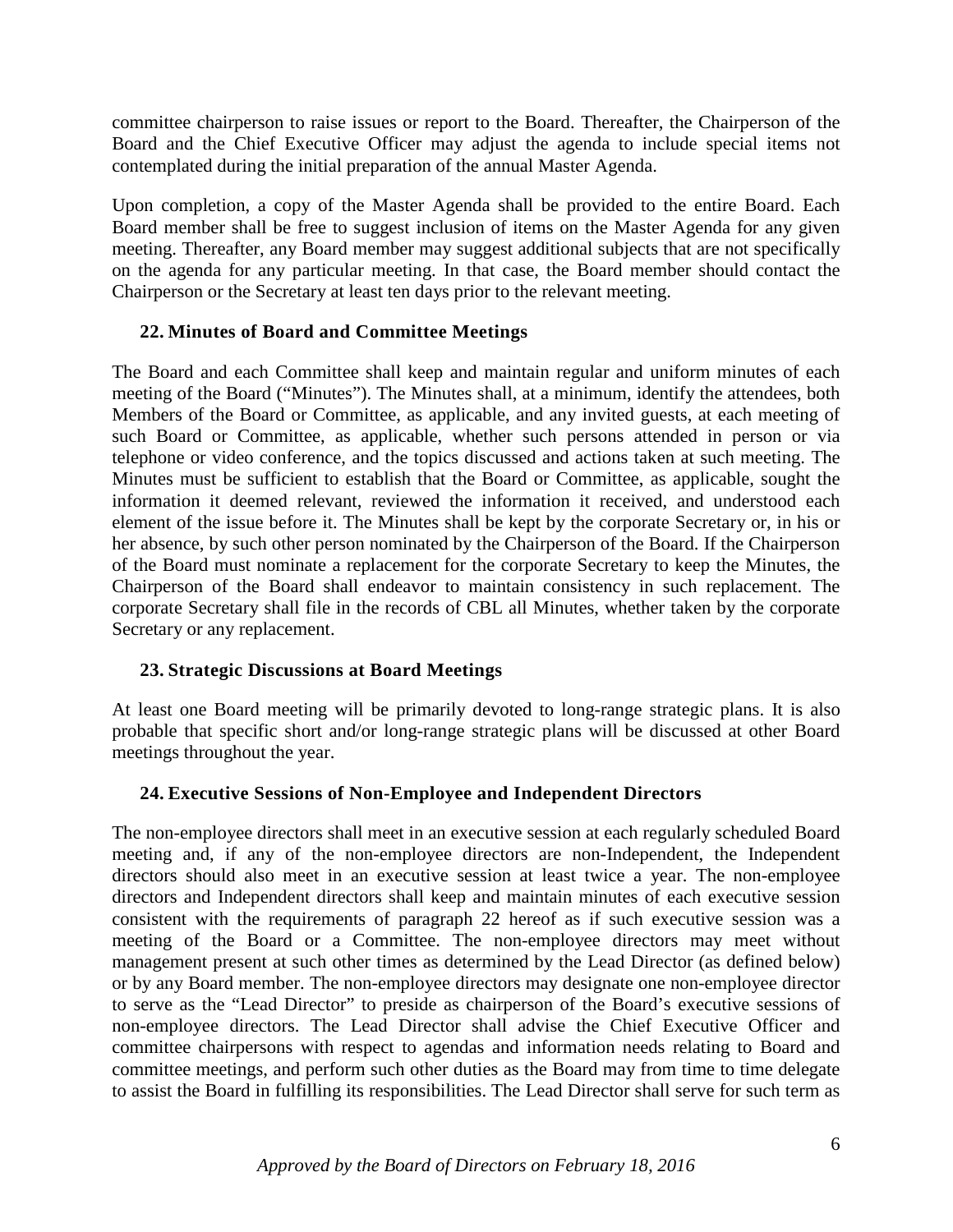the Board shall determine. The identity of the Lead Director, if one has been designated, shall be set forth in the proxy statement for the Company's annual meeting. If no Lead Director has been designated, the non-employee directors present at such meeting shall determine which of them shall preside as the chairperson at meetings or executive sessions of non-employee directors. These meetings can be in person or held telephonically. The corporate Secretary shall establish, maintain and publicly disclose a method for interested parties to communicate directly with the non-employee directors as a group.

#### **25. Board Materials Distributed in Advance**

Information and data is important to the Board's understanding of the business and essential to prepare Board members for productive meetings. Presentation materials relevant to each meeting will generally be distributed in writing to the Board for their review in advance of the meeting.

#### **26. Board Committees**

a. CBL shall have the following two standing committees: Audit and Budget. The duties for each of these committees the Board shall be outlined in each of the committee's charter and/or by further resolution of the Board. The Board may form new committees or disband a committee depending on circumstances. The Audit Committee shall be composed entirely of "Independent" directors (as that term is defined under the standards of the Securities and Exchange Commission (the "SEC") and NASDAQ).

b. With respect to members of the Audit Committee, the Board, in addition to determining that the members satisfy the NASDAQ independence requirements, shall also determine that the members satisfy the financial literacy requirements of NASDAQ applicable to Audit Committee members, as in effect from time to time, when and as required by NASDAQ. In addition, the Board shall determinate that at least one member of the Audit Committee shall satisfy the applicable NASDAQ financial sophistication requirements, as in effect from time to time.

### **27. Annual Review by Committee**

Each Committee shall annually review its charter and recommend to the Board any changes it deems necessary. The Board will annually review the Corporate Governance Guidelines and make any changes it deems necessary.

### **LEADERSHIP DEVELOPMENT**

### **28. Evaluation of Chief Executive Officer**

The Board shall conduct an ongoing evaluation of the Chief Executive Officer. The evaluation of the Chief Executive Officer is accomplished through the following process:

• The Chief Executive Officer meets with the Board to develop appropriate goals and objectives for the next year.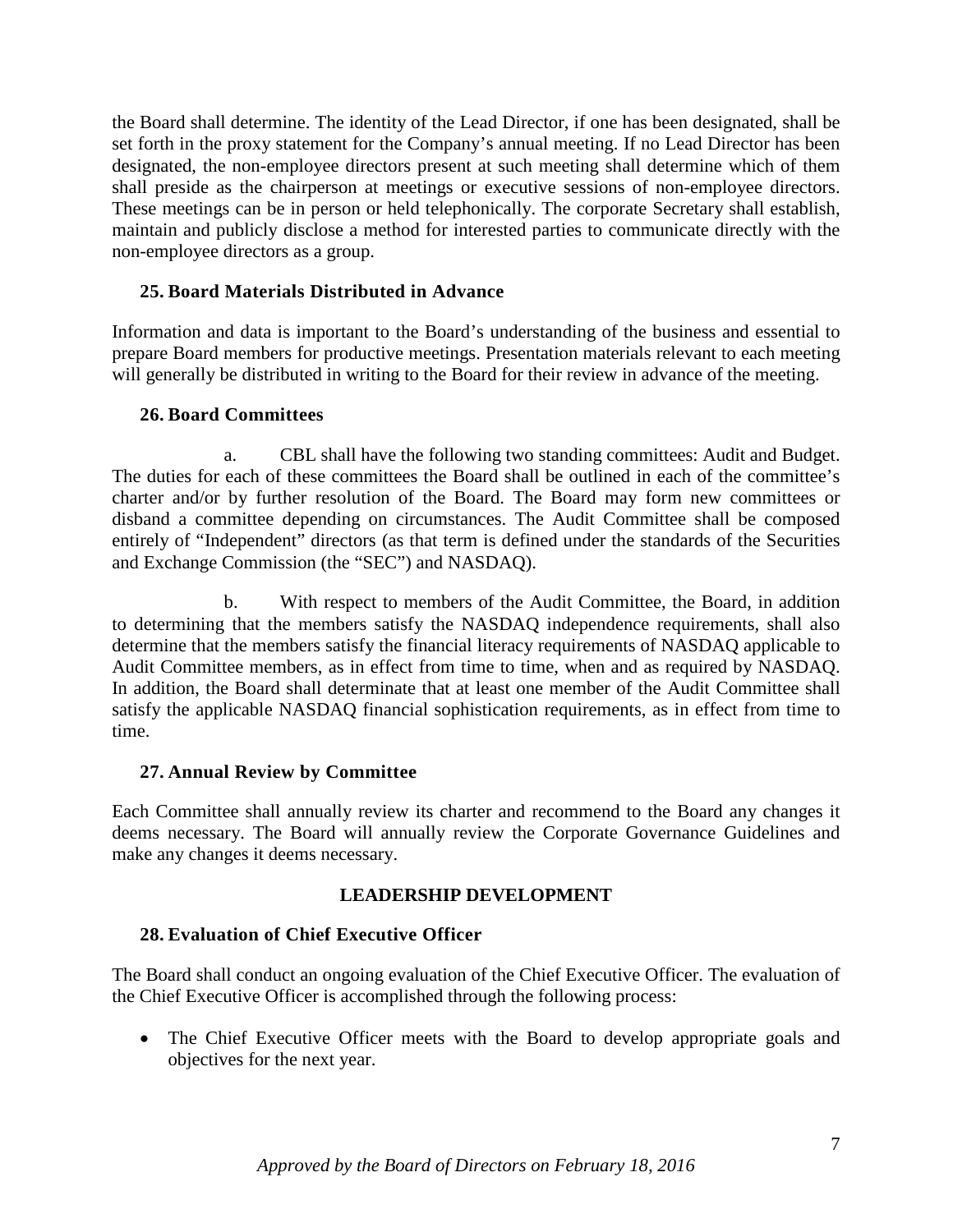- At year end, the Board evaluates the performance of the Chief Executive Officer in meeting those goals and objectives.
- This evaluation is communicated to the Chief Executive Officer at an executive session of the Board.
- The Board uses this evaluation in its determination of the Chief Executive Officer's compensation.

## **29. Compensation and Incentive Plans**

The Board shall have the following responsibilities with respect to executive compensation and incentive plans:

- Review and approve, annually: (i) compensation related to corporate goals and objectives relevant to compensation of the Company's Chief Executive Officer ("CEO") and other executive officers; (ii) evaluate the performance of the CEO and other executive officers in light of those goals and objectives; and (iii) determine and approve compensation level, including salary and bonuses, stock and stock option awards, non-equity incentive plan compensation, non-qualified deferred compensation earnings, perquisites, and any other personal benefits, including, but not limited to, contributions to defined contribution plans, company paid life insurance premiums and tax gross-ups, of the CEO and other executive officers based on this evaluation. The Board's oversight shall also include compensation arrangements between Company executive officers and any affiliates or subsidiaries of the Company. Any proposed compensation arrangement with any executive officer must be disclosed to and approved by the Board prior to any compensation being paid to such executive officer.
- Consider, when determining the long-term incentive component of compensation for the CEO and other executive officers, Company performance and relative shareholder return, value of similar incentive awards to executive officers in comparable positions at comparable companies, and prior awards given to the CEO and other executive officers of the Company; however, the Board shall exercise independent judgment in determining the appropriate levels and types of compensation to be paid.
- Review and approve, periodically and when appropriate, other arrangements relating to the CEO and other executive officers, including, without limitation, severance, change in control, and any special or supplemental compensation for present or former CEO(s) and other executive officers, such as retirement benefits, perquisites, contributions to defined contribution plans, company paid life insurance premiums and tax gross-ups.
- Review and approve all compensation arrangements with any other individual whose compensation arrangement with the Company, including with any of the Company's affiliates or subsidiaries, provides for gross compensation in excess of \$200,000.
- Review and approve, periodically and when appropriate, a clawback policy, as well as any specific clawback provisions, with respect to any compensation, including incentive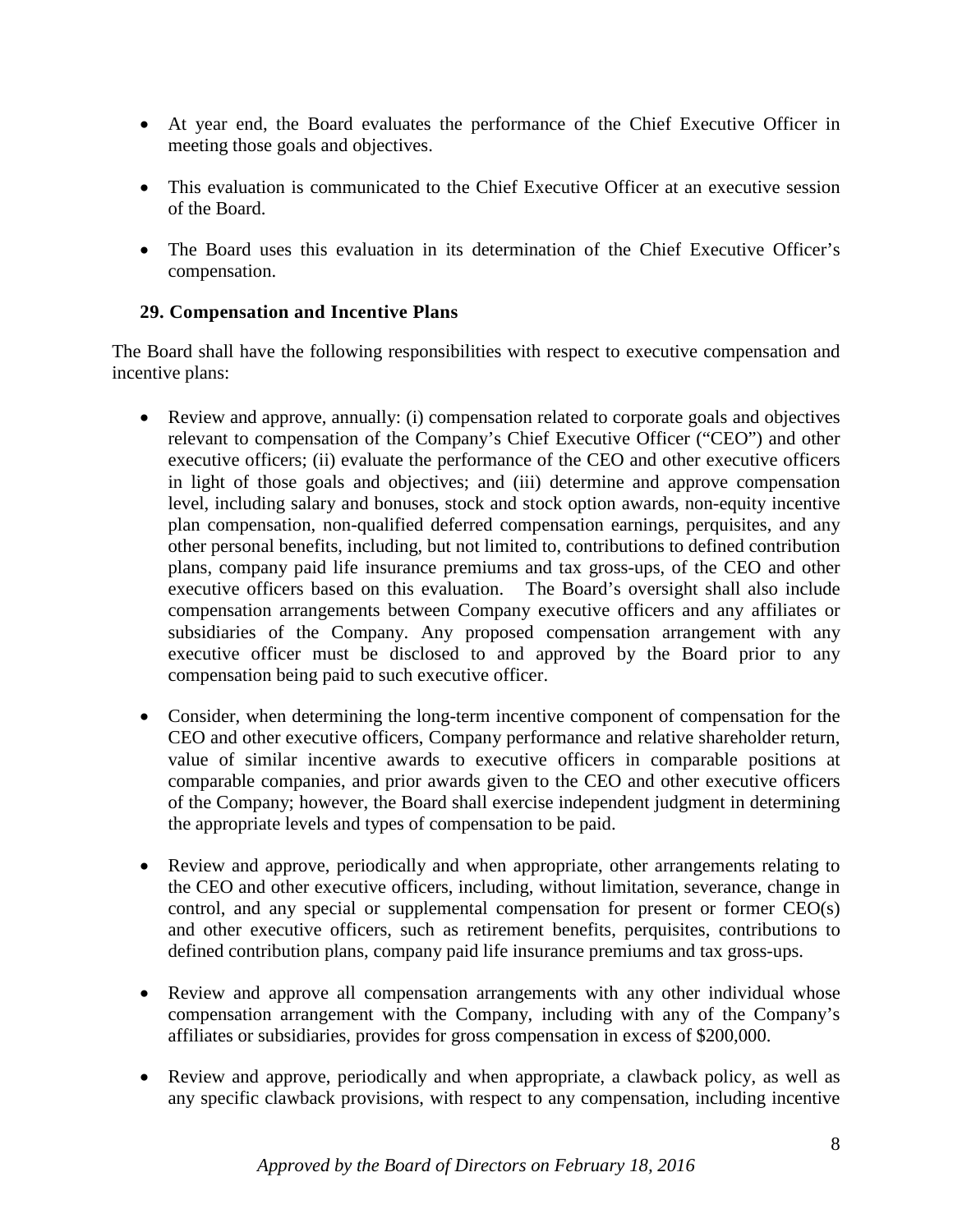compensation, with respect to the CEO and other executive officers, in accordance with the Dodd-Frank Wall Street Reform and Consumer Protection Act on July 21, 2010 and rules promulgated by the NASDAQ and the SEC, and direct the Company to disclose the clawback policy as required by the applicable rules

- Recommend to the stockholders the approval, on an advisory basis, of the compensation of the named executive officers of the Company, as disclosed in the Company's proxy statement.
- Evaluate the efficacy of the Company's compensation policies and strategies in achieving expected benefits to the Company and otherwise furthering the Committee's purpose.
- Oversee and review incentive-compensation and equity-based plans (the "Plans") established or maintained by the Company from time to time, and adopt, amend, terminate or replace the Plans as necessary or appropriate.
- Review and discuss with Company management the compensation-related disclosures required to be included in the Company's proxy statement and annual report on Form 10- K by the rules and regulations of the SEC, and, based on such review and discussion, determine whether to approve the inclusion of such compensation-related disclosures.
- Oversee Company's compliance with the requirement under the NASDAQ rules that, with limited exceptions, stockholders approve the Plans.
- Monitor Company's compliance with requirements and prohibitions relating to loans to directors and officers and all other applicable laws affecting employee compensation and benefits.
- Review compensation policies and practices for all employees to determine whether such policies and practices create risks that are reasonably likely to have a material adverse effect on the Company.

### **30. Succession Planning**

CBL understands the importance of succession planning. Therefore, the Board, along with the Chief Executive Officer, shall analyze the current management, identify possible successors to senior management, and timely develop a succession plan including the succession in the event of an emergency or retirement of the Chief Executive Officer. The plan shall then be reviewed periodically thereafter.

#### **31. Management Development**

The Board shall periodically review the plans for the education, development, and orderly succession of senior and mid-level managers throughout CBL.